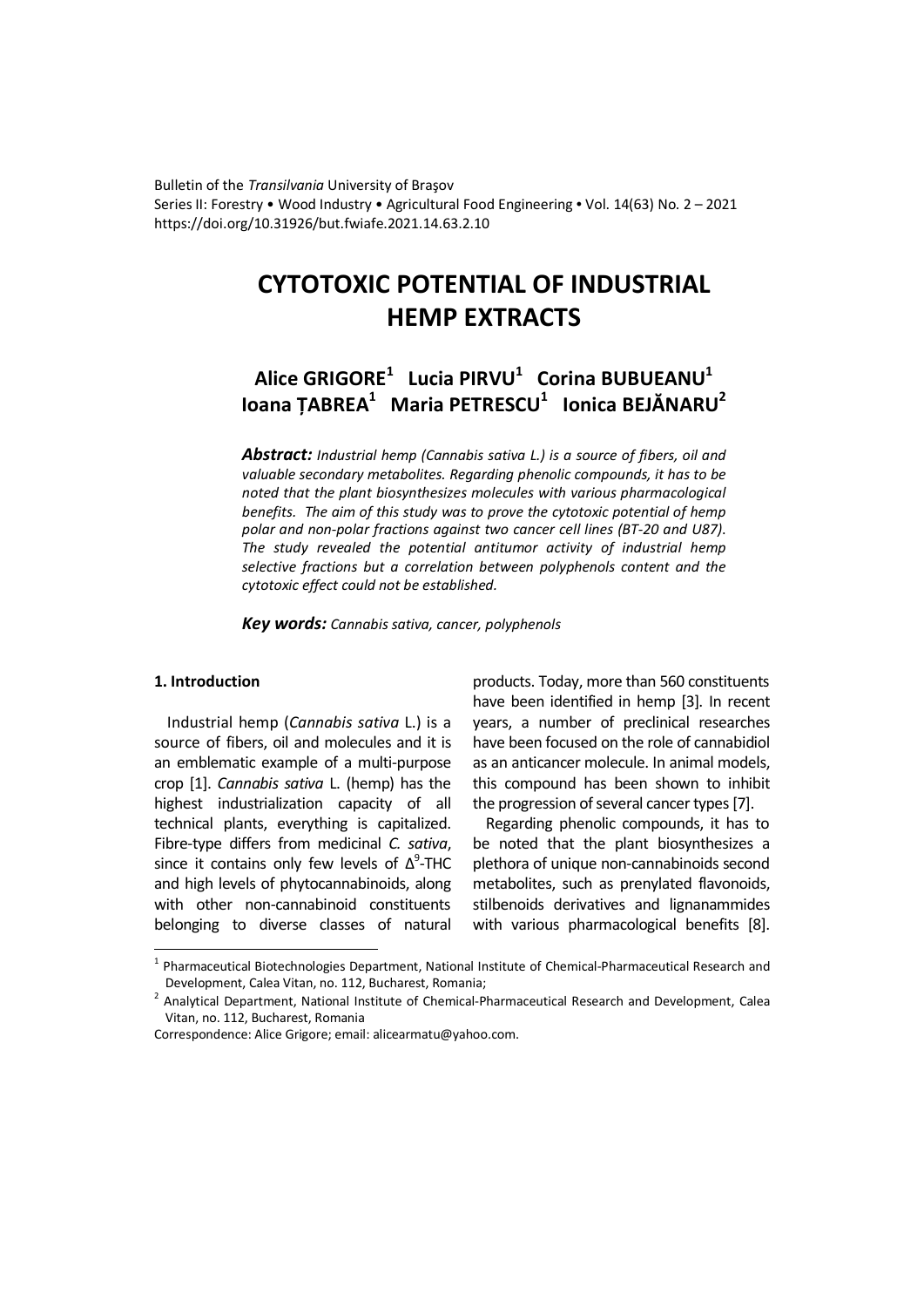The aim of this study was to prove the cytotoxic potential of hemp polar and non-polar fractions against two cancer cell lines.

### **2. Materials and Methods**

*Plant material:* Hemp raw material (leaves) was gifted by a grower from North-Eastern area of Romania.

 *Preparation of extracts:* The hemp leaves extracts were separated from a 70% hydro-alcoholic solution by liquid-liquid partition with hexane. Further, selective extractive solutions (H1 and A1, respectively) were separated by flash chromatography starting from hexane extractive solution (H) and the aqueous waste (A). Crude extracts H and A were placed in a loading cartridge to be fractionated by the flash chromatography (Isolera Prime, Biotage-Sweden). A normal phase chromatography system with a mobile phase A as water and a mobile phase B as dichloromethane at a flow rate of 12 mL/min was used. The flash chromatography was performed with a ZIP KP-Sil column (10g). All the solutions obtained were concentrated to dryness and diluted according to *in vitro* assay protocol.

 *HPLC Analysis:* Representative polyphenols (rutin, quercetin, kaempferol, chlorogenic, rosmarinic and caffeics acids) were quantified by HPLC.

Chromatographical conditions were described in a previous paper [4].

*Cell lines and Viability Assay:* BT-20 (human mammary carcinoma) and U87 (human glioma) were cultured according to manufacturer's instructions (ATCC, USA).

A total of  $5 \times 10^3$  (BT-20) and  $10^4$  (U87) cells/well were treated in triplicate with several dilutions of extracts ranging from 15.62 to 250 μg/mL, negative control (ethanol 50%), positive control (100 μg/mL of 5-fluorouracil and irinotecan). The cells were incubated with the treatments for 24 h, after which 20 μl MTS (5 mg/mL, CellTiter 96-Aqueous One Solution Cell Proliferation Assay®, Promega) was added and further incubated for 4 h at 37 °C. The absorbance was measured at 492 nm with Boeco BMR-100 microplate reader. Cell viability was expressed as a percentage of live treated cells compared with live control cells.

#### **3. Results and Discussions**

Two selective extracts (H and A) and two corresponding fractions (H1 and A1) were obtained from dried hemp leaves. Analytical studies revealed that while A1 fraction is a more concentrated version of A extract, H1 fraction contains much lower amounts of compounds comparing to mother H extract (Table 1, Figures 1 to 4).

| Compound [mg/100mL]                                                                 | H extract | A extract | <b>H1</b> fraction | A1 fraction |
|-------------------------------------------------------------------------------------|-----------|-----------|--------------------|-------------|
| СA                                                                                  | 0.07      | 0.506     | 0.086              | 0.237       |
| CafA                                                                                | 0.123     | 0.171     | 0.023              | 0.201       |
| R                                                                                   | 0.128     | 4.389     | 0.035              | 1.825       |
|                                                                                     | 0.043     | 0.873     | 0.098              | 0.730       |
|                                                                                     | 0.240     | 0.291     | 0.026              | 0.038       |
| RA                                                                                  | 7.585     | 9.028     | 0.771              | 19.947      |
| 'chlorogenic acid; 'caffeic acid; 'rutin; 'quercetin, 'Kaempferol; 'rosmarinic acid |           |           |                    |             |

*Phenolics content of extracts and corresponding fractions (HPLC)* Table 1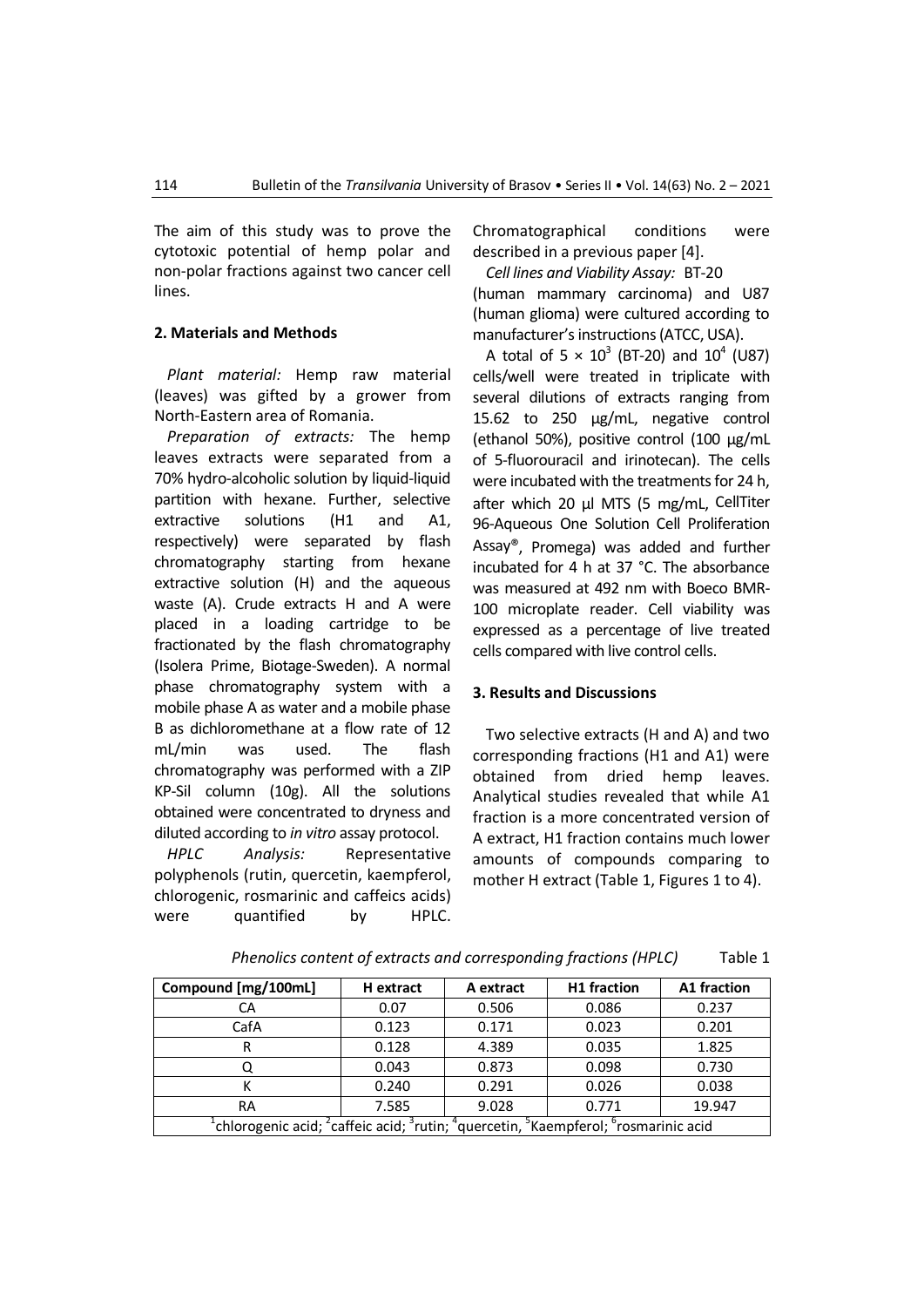

Fig. 1. *HPLC chromatogram of H extract*



Fig. 2. *HPLC chromatogram of A extract* 



Fig. 3. *HPLC chromatogram of A1 fraction*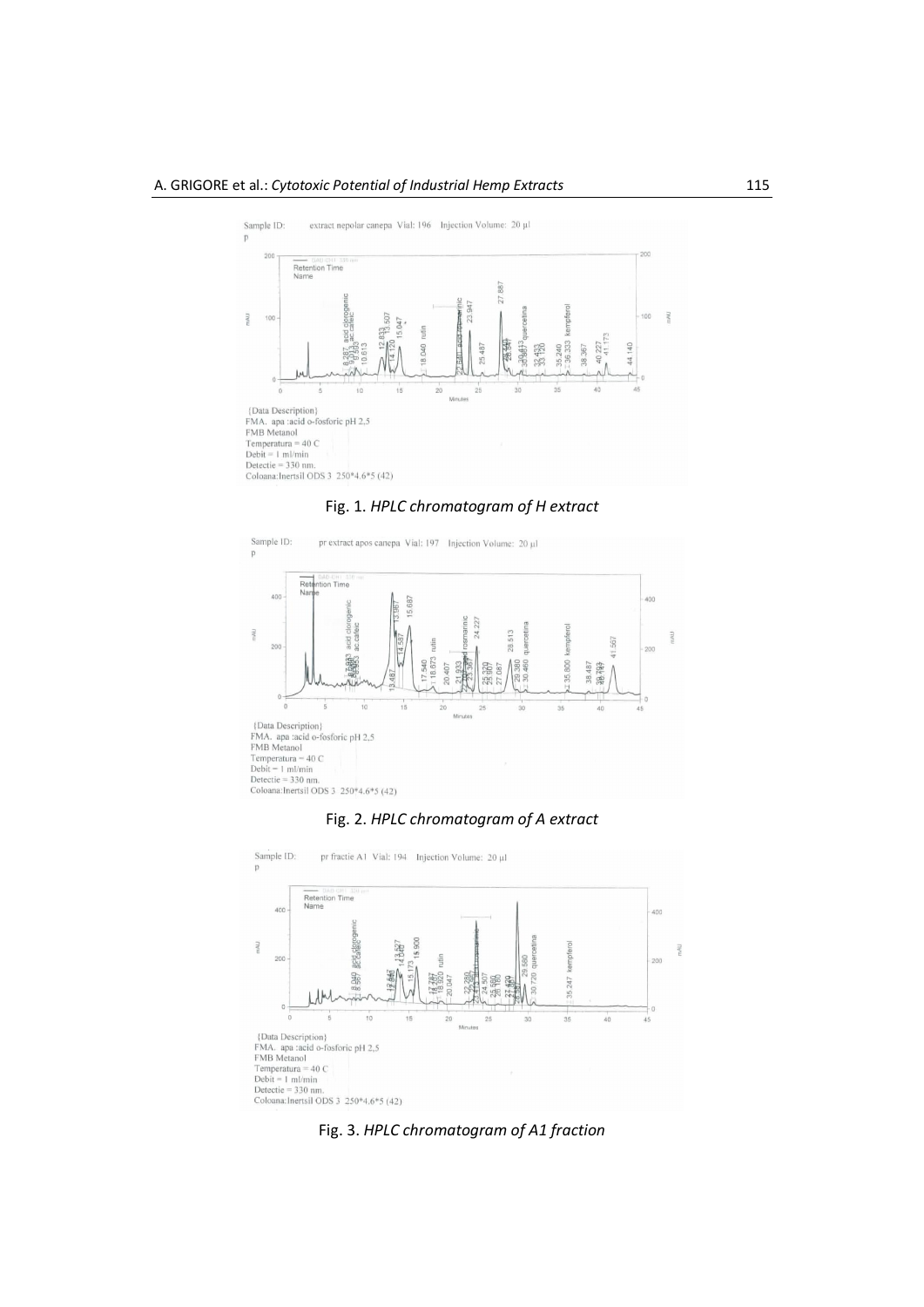



We conducted a screening of cytotoxic potential of all fractions (15.62 - 250 μg/mL) isolated from industrial hemp leaves against two cancer cell lines after exposure for 24 hours, comparing to irinotecan and 5-fluorouracil (100μg/ 100μL), synthetic reference substances.

All extracts were more active on BT-20 cell line, mainly hexane and aqueous solutions, at all concentrations tested. The fractions isolated by flash chromatography exhibited inhibitory effects on the cell cultures tested only at high doses (Figures 5 to 8).



Fig. 5. *BT-20 and U87 cells viability after exposure to various concentrations of A extract* 



Fig. 6. *BT-20 and U87 cells viability after exposure to various concentrations of H extract*



Fig. 7. *BT-20 and U87 cells viability after exposure to various concentrations of A1 fraction*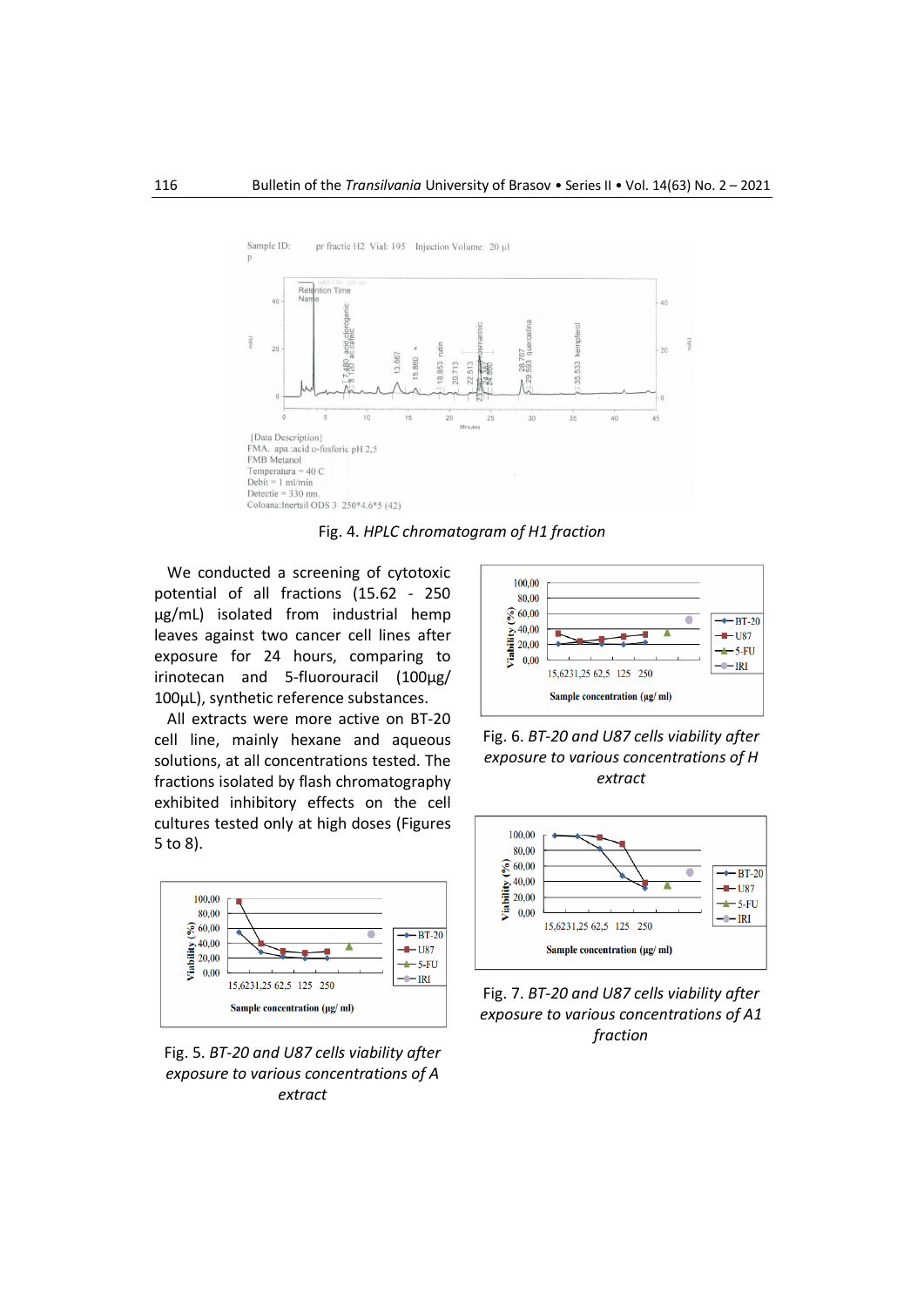

Fig. 8. *BT-20 and U87 cells viability after exposure to H1 fraction*

Although A extract contains higher amounts of phenolic compounds (rutin, quercetin and chlorogenic acid) comparing to H extract, a correlation with the inhibitory effect on tumor cells could not be found. On the contrary, non-polar extract exhibits cytotoxic action even at lower doses.

Other studies showed the efficiency of various phenolic compounds in tumor cells growth inhibition. Kaempferol treatment inhibits cell viability, reduces migration and/or invasion *in vitro* in a dose-dependent manner in glioblastoma, hepatic, colorectal, pancreatic, lung, renal and breast cancer cell lines, mostly as a result of cell cycle arrest or apoptosis [5], [10].

A recent review by Tang et al. [9] has outlined anti-cancer actions of quercetin – inhibition of proliferation, angiogenesis and metastasis on many types of cancer *in vitro* and *in vivo*.

Even A1 fraction is enriched in rosmarinic acid, its inhibitory action on tumor cells was demonstrated only at the maximum dose tested (250µg/mL). Anticancer effect of rosmarinic acid is well documented on several cell lines and mechanisms of action are established. It induces apoptosis at concentrations in the 10–100 µg/mL range [6]. However, it was underlined that phenolics exhibit more beneficial properties when they were

applied in the form of extracts comprising their mixtures [2]. In our study, both crude extracts – polar and non-polar- were more effective than their corresponding fractions, suggesting the complementary pharmacological effect of several classes of compounds.

#### **4. Conclusions**

The study revealed the potential antitumor activity of industrial hemp selective fractions but a correlation between polyphenols content and the cytotoxic effect could not be established.

#### **Acknowledgements**

This research was supported by the Ministry of Research, Innovation and Digitization in the frame of the project PN.16.41.01.01/2018, CORE Program

#### **References**

- 1. Andre C.M., Hausman J.F., Guerriero G., 2016. *Cannabis sativa:* The plant of the thousand and one molecules. In: Frontiers in Plant Science, vol. 7, 19 p. doi: 10.3389/fpls.2016.00019.
- 2. Berdowska I., Zieliński B., Fecka I. et al., 2013. Cytotoxic impact of phenolics from *Lamiaceae* species on human breast cancer cells. In: Food Chemestry, vol. 141(2), pp. 1313- 1321. doi: 10.1016/j.foodchem.2013.03.090.

3. ElSohly M.A., Radwan M.M., Gul W. et al., 2017. Phytochemistry of *Cannabis Sativa* L.. In: Progress in Chemestry of Organic Natural Products, vol. 103, pp. 1-36. doi: 10.1007/978-3-319-45541-9\_1.